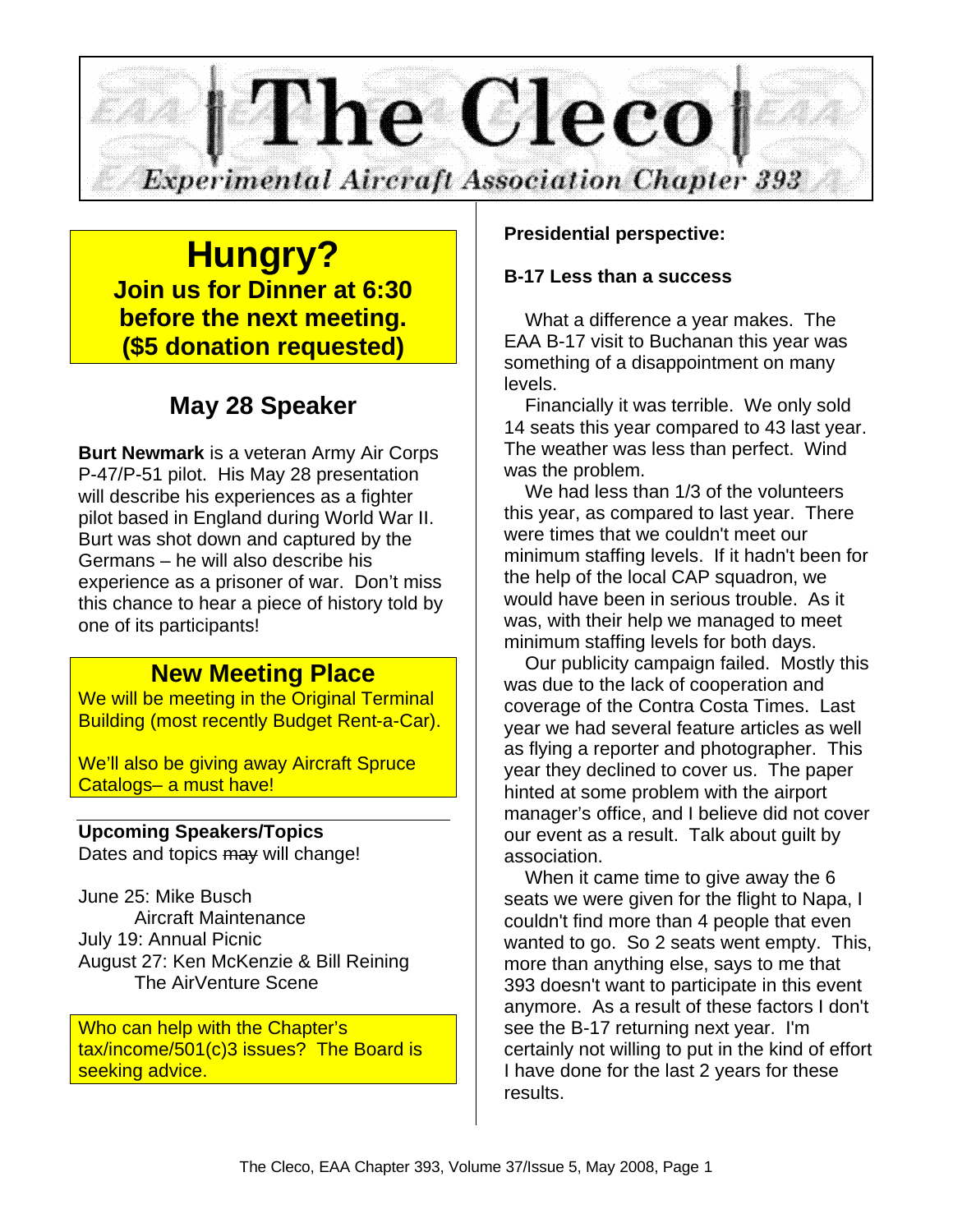#### **393 helps EAA at the Maker Faire**

On May 3rd & 4th several 393 members, along with members from chapter 20, 338 and 62, promoted the building of airplanes to the general public. Over the 2 days an estimated 60,000 people from all over the West paid \$25 each to see the unusual and amazing things that their fellow builders had brought.

In our building there were displays from the Hiller museum (a BD-5 turbo prop), a group that uses kites for aerial photography, a flight simulator that uses hydraulic principles to illustrate the flight dynamics of potential vs. kinetic energy, a group that wants to bring the Internet to the moon and the EAA.

For our part we had on display a flying Kitfox, a MiniMax ultralight kit (wood), my GlaStar fuselage and wing (in the jig), and Charles Hester & Bill McCoy's SparrowHawk gyrocopter on its trailer as seen at last month's meeting. We had a hands-on riveting workshop for any patrons who wished to try their hand at actual aircraft assembly techniques. We also had a video projector running the Oshkosh DVD continuously during both days. Golden West also had an informational table promoting the Fly-In.

EAA considered the effort to be a success. We signed up 12 new members and talked to many thousands of potential members. We handed out several hundred flyers describing the EAA and giving local Bay Area chapter contacts.

We were joined by David Hipschman, the editor of the EAA magazines, Alan Westby, the EAA museum director and one of the EAA board members who is local.

I want to offer my thanks to the 393 members who volunteered their time and strong backs to make the event the success it was. Bill McCoy, Charles Hester, Linda McKenzie, Harvard Holmes and Rick Bourgeois all were involved with setting-up, manning and taking-down the display and it couldn't have been the success it was without their help. Thanks for making the

EAA look like the great organization we all know it can be.









#### **393 has a new meeting site**

We have been given the keys to our new meeting place. Work has been completed on the old terminal building. The MDPA facility, which we are now part of, is ready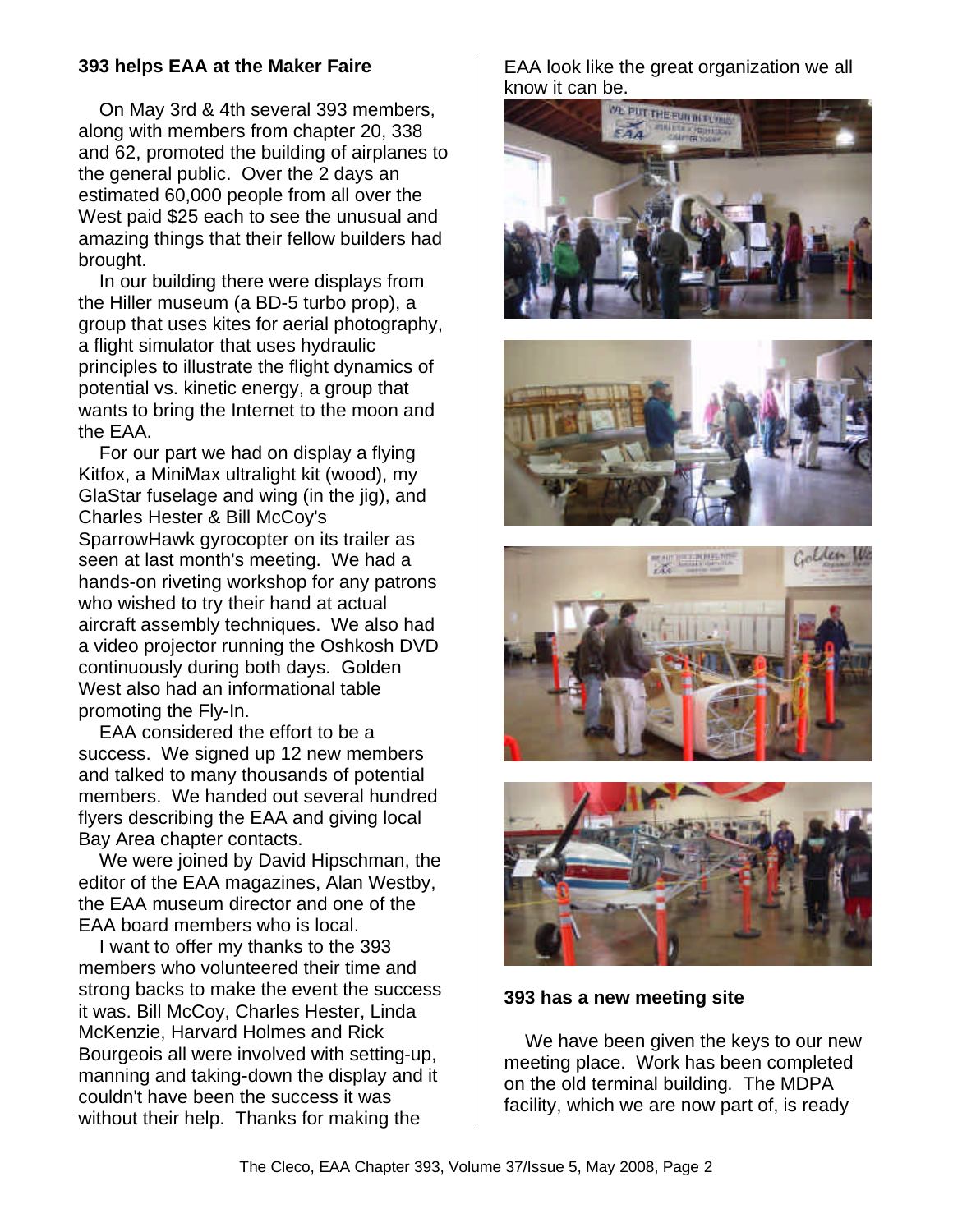for us to move our meetings to. Our next meeting will be in the new facility.

For those of you unfamiliar with the old terminal building, it is between the new terminal where we have been meeting for the last 15 or so years and Sterling Aviation. The entrance is on the grass side of the building.

We now have access to the new kitchen facility for the first time, which should make the dinner preparation somewhat simpler. Not to mention having all the tables and chairs on site, rather than having to import them. Thanks again to the MDPA for giving us this timely opportunity.

So come and help kick off the return of 393 to the old terminal building by joining us for dinner beginning at 6:30pm, free Aircraft Spruce catalogs as long as they last and some great WWII stories from our speaker.

## **Fly Outs Revitalized** by Scott Achelis

Fly-outs are usually scheduled on the Saturday following our regular monthly meeting. If the weather's not conducive for flying, the event is often postponed to the following Saturday. Watch for information regarding the Fly-outs that is sent via email from EAA.393.Flyouts@Gmail.com; and be sure to contact that web address and give us your email if you haven't been receiving Fly-out information.

### **Membership matters** by Bill McCoy

These few months are fast and furious as Chapter 393 participates in several exciting events. With the B-17 event, the Maker Faire show, and the Golden West Fly-In, our plate is pretty full. In light of all this, the membership BBQ has been set for the June meeting. Mark your calendar for this event.

As always, remember that each of these events is an opportunity for our members to enjoy the activity and share that enjoyment with the surrounding community.

#### **Dave Cunningham dies in Floatplane Accident** from The Associated Press 04/21/2008 08:50:32 AM PDT

SONORA, Calif.—A Bay Area man has been identified as one of two men killed in a plane crash in the Sierra Nevada over the weekend.

Tuolumne County authorities say 56 year-old L. Dave Cunningham of Walnut Creek and 38-year-old Edmond Thomas "Ned" Snyder of Elk Grove were killed when their private plane crashed in the Cherry Creek Canyon area Friday evening.

Authorities say the bodies of the two men were removed from the aircraft Saturday.

Cherry Creek Canyon is a heavily wooded area about 25 miles east of Sonora.

## **ADG Cancels Buchanan Development**

according to a May 16, 2008 announcement from Keith Freitas, the Director of Airports at Buchanan Field.

#### **On the Radar Screen**

#### **Golden West Regional Fly-In Announces 2008 Theme "Flying Together"**

Marysville, California (March 26, 2008) Golden West Regional Fly-In & Airshow announced today that "Flying Together" is the theme for the 2008 event that will be held on June 6, 7 & 8 at Yuba County Airport (MYV). "Flying Together" is about aviation enthusiasts from all over the West gathering to celebrate their shared love of flight and sharing this with the public. Over 1,000 aircraft, from single seat ultralights to the latest military jets, will flock to Yuba County for this aviation convention, which is open to the public.

http://www.goldenwestflyin.org/

#### **Vertical Power exhibits at Golden West**

Marc Ausman writes I'll be out with the RV-7 in early June to exhibit at Golden West fly-In in Marysville. If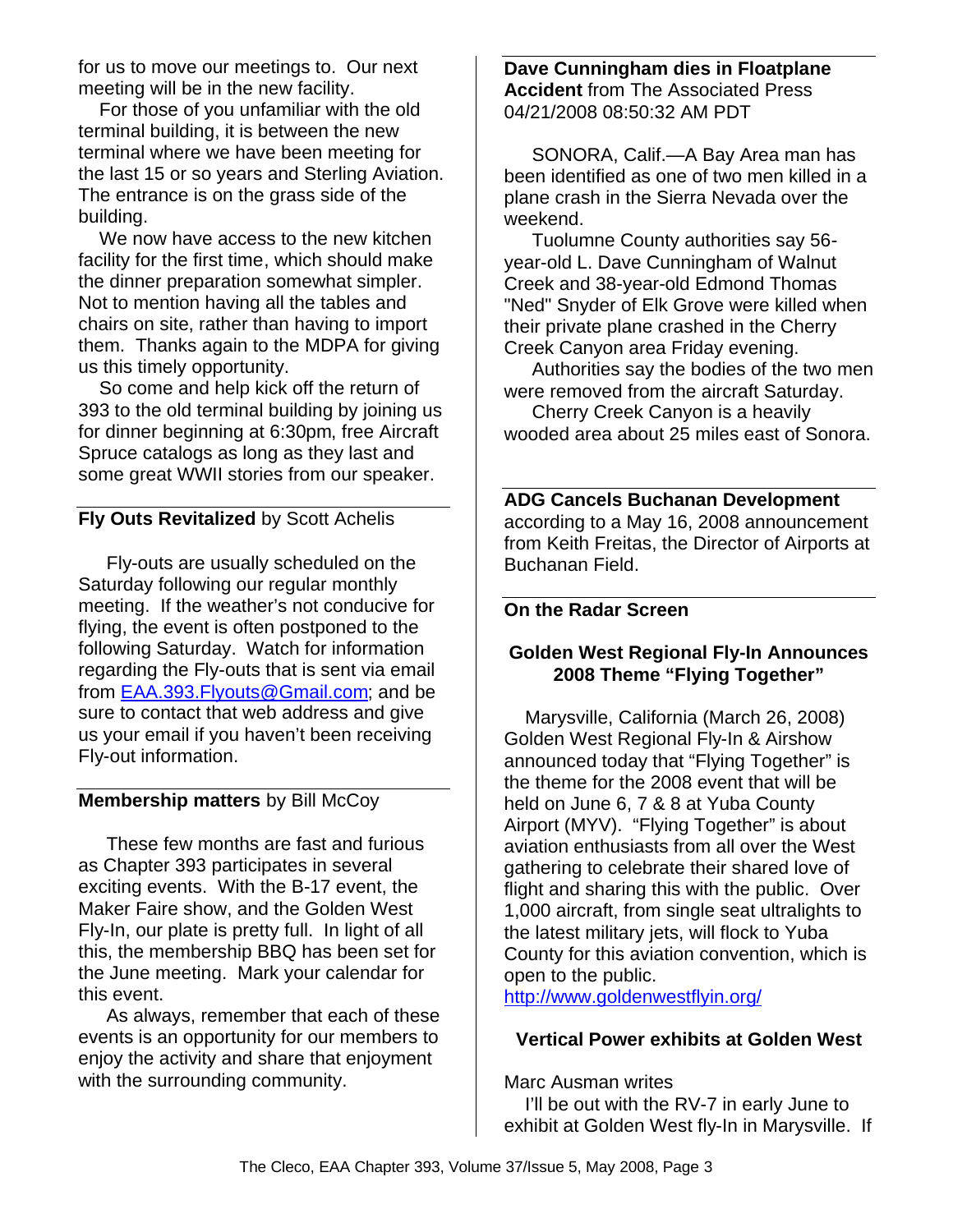you know anyone who wants a demo flight or see the system in the plane, I'd be glad to oblige.



**Notice to Members** by Harvard Holmes, Newsletter Editor, April 21, 2008

Dear Chapter 393 Members,

In the last Cleco (April 2008), President Ken McKenzie expressed his opinion about a recently passed motion that the Chapter begin each meeting with the Pledge of Allegiance. Since that issue was published, I have heard conversations and received emails expressing opinions on both sides of the issue. Clearly, strong feelings are involved. I have also wrestled with my own feelings about how to proceed. From my perspective as Editor of the Cleco, my concern is the proper balance between free speech on an issue of clear concern to the members and my desire to stick to issues directly related to building and enjoying aircraft. I have therefore decided to publish a single article with the opposite opinion from Ken McKenzie's last President's Perspective and I will ask at the next meeting for someone to volunteer to compose that article with input from all who wish to express their opinion. I have added a page to the web site for opinions on this issue. Members may send their opinions to me and I will put them on this web page. After this article, I intend to severely limit Cleco reports on this issue – e.g. "so-and-so expressed their opinion on the Pledge of Allegiance" or entirely omit the fact that discussion occurred on this issue. I also do not intend to announce new additions to the web page set aside for this discussion. Members will have to use their own initiative to view the web page if they wish to keep up with postings. To make it perfectly clear where this policy came from, be advised that I made it up, and consulted no one else before writing it up. Members are reminded that there are procedures for removing the Newsletter Editor if need be. The By Laws are posted on the web.

Now, where are those hot letters to the editor on running lean of peak, on soldering vs. crimping your wiring, on the stability of solid state gyros, on electronic ignitions, on the future of aviation fuels, on composite vs. aluminum construction, on the most efficient cooling design, and so forth? Members have demonstrated their ability to write – now put it to work writing about building and operating your aircraft!

Harvard Holmes, Chapter 393 Newsletter Editor and Webmaster

Bob Rudolph graciously responded to my request for an article with an opinion opposite to Ken McKenzie's.

### **Why EAA Chapter 393 should open its meetings with the Pledge of Allegiance.**

Separating the freedoms we share as airmen, or airpersons to be more politically correct, from the United States of America is an impossible task. Our skies are the freest in the world. That's why aspiring pilots from other countries flock to the United States to learn to fly. In our local area there are academies for Japan Air Lines, Korean Air Lines, and the Sierra Academy at the Oakland airport maintains itself by training foreign pilots. One NATO country even sends all of its fighter pilots to Texas to train. Even with the restrictions of post 911, we have the freest skies of any nation on earth.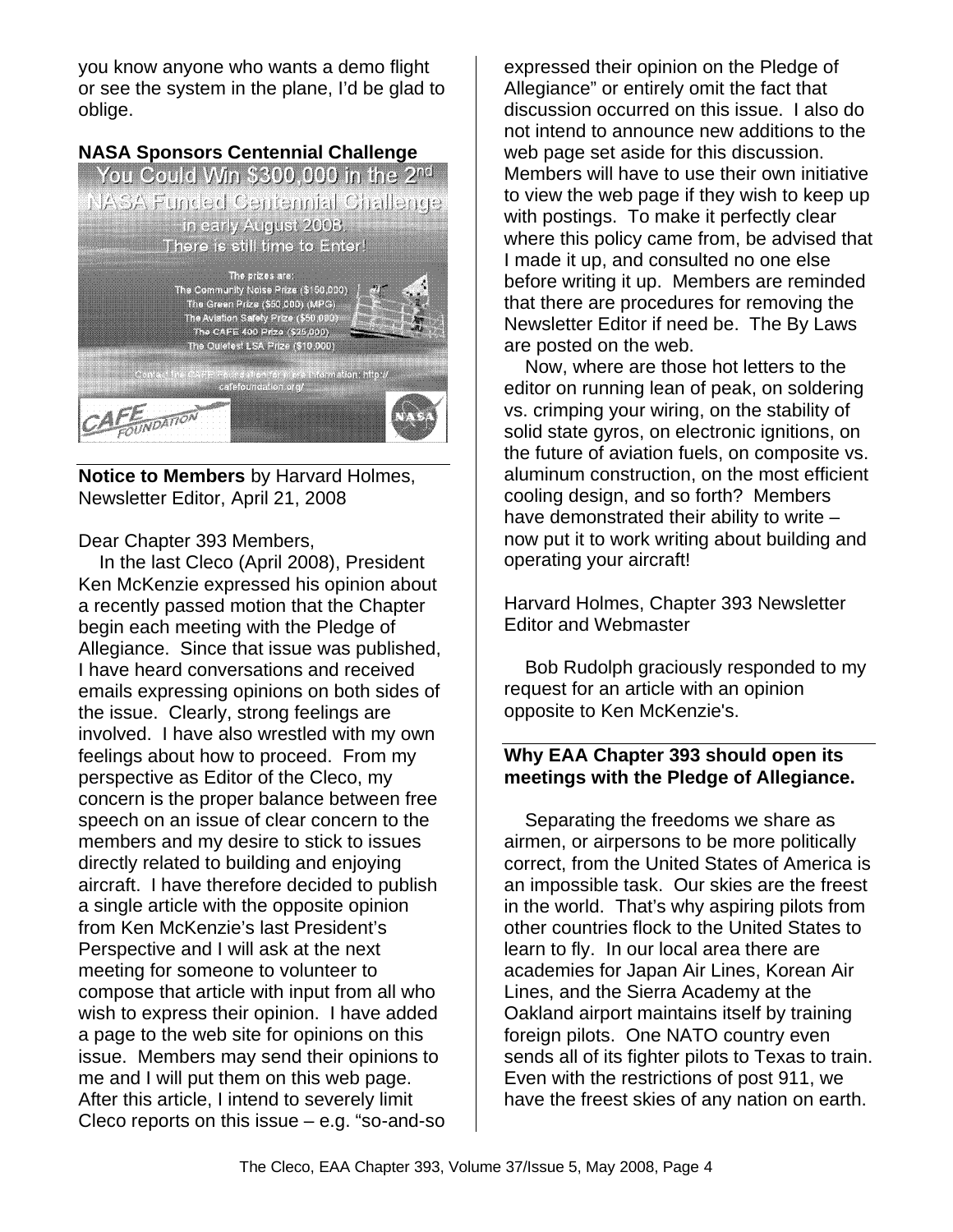We enjoy the freedom to soar the skies at our own risk. There are a few rules one must follow and a bureaucracy, with the itinerant troubles that bureaucratic organizations engender. Nonetheless, when we want to go somewhere in a private airplane, we don't have to ask the permission of any government. We have unprecedented freedom to fly. That alone should make stating our allegiance to our country and its symbol, Old Glory - our flag, easy and enjoyable.

Should we recite The Pledge of Allegiance? Could our freedoms be practiced in other nations? Would you be stopped by your Race, Creed or National Origin? The wider freedoms we enjoy as American are different from those shared by almost all other countries. These freedoms alone would make citizens of most nations say a pledge of allegiance to almost anything. It is right to pledge allegiance to the flag our fathers fought for, your grandfather fought for and a number of current Chapter 393 members fought for. We should always honor them and our symbol of freedom.

With the exception of exercising our freedoms, Chapter 393 is not a political group. There is nothing political about the Pledge of Allegiance. And if someone doesn't like the Administration du jour, or God or America, let them exercise their freedom publicly and choose to not participate. No harm done in a truly free country. Leave your politics at the door but not your patriotism.

It's amazing the difference 12 minutes can make. 12 minutes flight time from Buchanan field finds Rio Vista Airport. It's interesting to see Old Glory flying over their terminal building, above the California State flag, oh and above the POW/MIA Flag. We might take a lesson from the Rio Vista City Government.

So, for our freedom to the open skies, our freedom to live with our restrictions, and because most of us choose to honor the symbol of our freedom, we should start our

meeting by saying the Pledge of Allegiance to the American Flag. Bob Rudolph

**EAA Chapter 393 Young Eagles Report** April 19, 2008

#### **WOW !**

The weather was great on Saturday and we accomplished another EAA Young Eagles objective. The final tally was 22 Young Eagles having a special flight experience.

Saturday pilots were: Harvard Holmes, Bill Reining, Richard Roberts and Steve Snider. Our ground crew included: Rick Bourgeois, Pat Peters, Guy Jones, Peter Mitchell, Tom Howard and Tony Tiritilli. Registration crew: Marilyn Sperling and Sara Holmes.

Many, many thanks to all that made this day happen safely and efficiently!

Our next Young Eagles Rally is scheduled for Saturday 21 June 2008. Please mark your calendar now for June 21st.

Thanks again for your support of this program.

Best wishes, Dick Sperling EAA CH 393, Young Eagles Coordinator

#### **EAA 393 General Meeting Report** April 23, 2008

President Ken McKenzie opened the meeting with a welcome for members and guests.

#### **Business:**

Members were reminded that dues will increase to \$30 per year after this meeting.

President Ken McKenzie asked for volunteers for the B-17 visit and outlined 3 general types of jobs.

Ken announced our participation in the Maker Faire in San Mateo. We were asked by the editor of Sport Aviation (David Hipschman) to participate. Ken has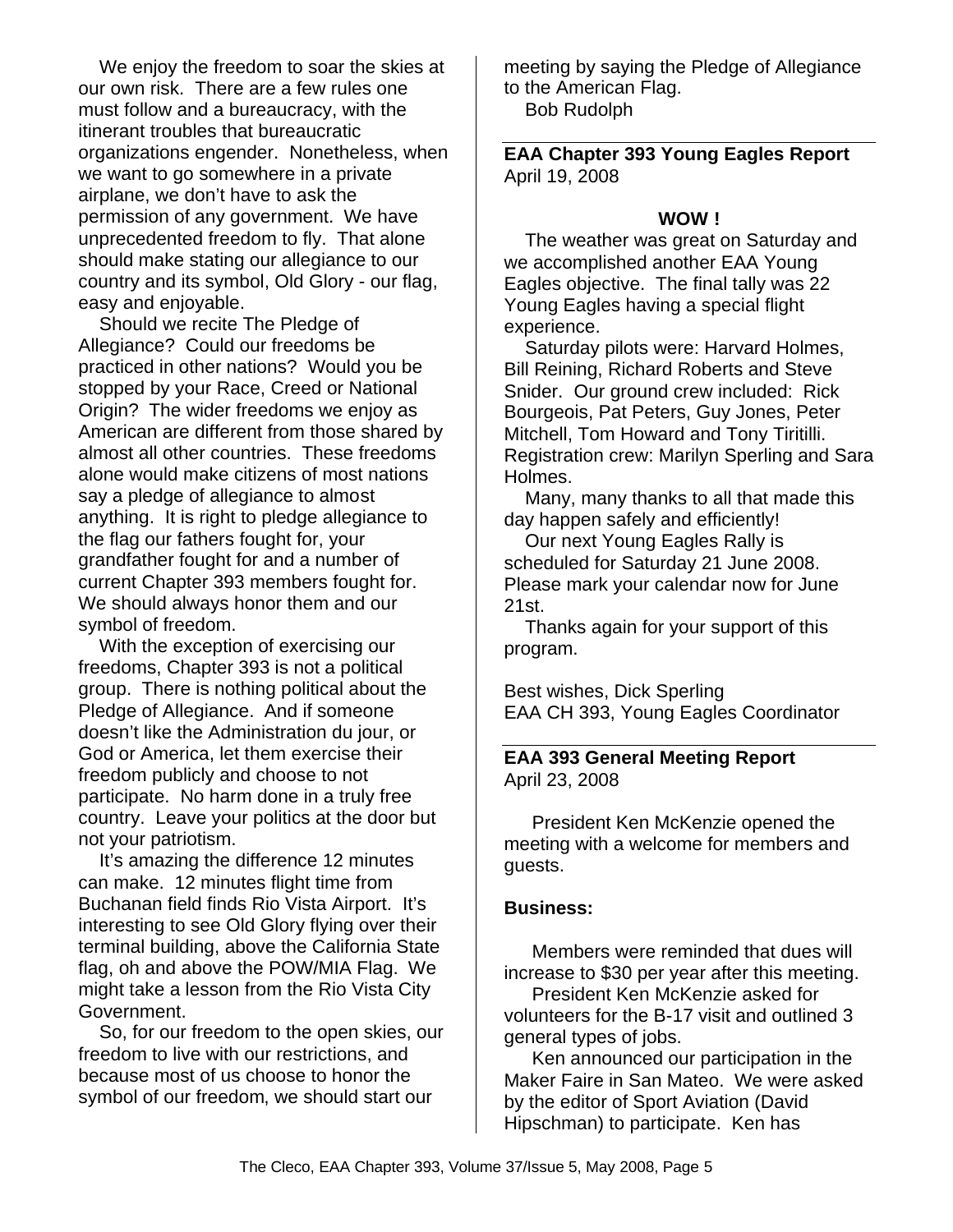engaged several other chapters to participate and he will have 5 aircraft there in various stages of assembly. The Faire expects 60,000 people to attend over the two days.

### **Presentation:**

Ken introduced John Gibson, President of the Golden West Fly-In. John's presentation was on "Opening the Gates to Aviation." http://www.goldenwestflyin.org/

John noted that personal aviation is under siege. The pilot population is declining due to costs, safety, the time commitment required and the fact that we are invisible – airports have fences and aircraft are hidden in hangars.

He noted multiple opportunities to participate in aviation fly-in's. He recommends AirVenture as the world's greatest.

The Yuba County Airport, near Marysville, is an excellent site for the Golden West Fly-In. It has plenty of room, friendly local government, and a friendly airport and tenants. It has substantial EAA Chapter support. Camping facilities are being ramped up, with 100 spaces this year, 20 with power.

There will be a Kid Quest area for kids, from tots to Young Eagles. Friday is Kids Day.

About 1000 aircraft fly in over the 3 days of the event. Arlington is bigger than this. Golden West wants to focus on pilots first – it will have over 90 forums. The Reno racers will also be there.

There is an air show all three days. Most performers fly for free, with assistance with transportation and lodging. Warbirds also need help with fuel costs and they are looking for sponsors.

The Golden West Fly-In is the largest tourist event in Marysville.

The meeting was adjourned at the end of the presentation.

#### **EAA 393 Board Meeting Report** May 6, 2008

Attending: Ken McKenzie, Bill Reining, Harvard Holmes, Pete Mitchell, Louis Goodell, Dick Sperling, Bill McCoy, and Guy Jones.

1. Louis Goodell, Treasurer, reported \$1,833.16 in checking and \$2,649.30 in savings. He noted that we will be moving our Post Office Box, as the current building is being torn down. Louis also noted that we received a 1099 form for our B-17 income last year and he would like advice on how to deal with it.

2. Bill Reining reviewed speaker plans. In June, with Mike Bush as our speaker, we should get fliers out to lounges and other areas where pilots congregate.

3. Dinner planning: Last time there were 18 to 21 people at dinner, but only \$75 in the kitty. For the next dinner, Ken would like to continue with most of the same volunteers and bring in a few new people. Harvard will bring salad again; Ken will bring the hot dogs; Rob Hadley will be asked to bring a vegetarian dish again; Ken could also do chili or an equivalent dish. We still have plenty of paper supplies. Bill McCoy will be asked to be in charge of the beer, if any. Ken has the hot dog cooker until next time. Then it will probably live in the kitchen in the new quarters.

4. Dick Sperling reported on our YE day. He will get a letter of appreciation out to PSA for their fuel donation. Planning is under way for our June 21 YE day. One Boy Scout troop is expected so far.

5. Bill McCoy, our Membership Chairman noted that June 25 is set for our membership drive meeting. He will get the local Chambers of Commerce involved. In September, we will host the Chambers of Commerce.

6. The Cleco deadline is May 14<sup>th</sup>.

7. We need a volunteer to take over the before-meeting dinner planning. Speak up if you can volunteer for this! For this month, Harvard Holmes, Bill Reining, Ken McKenzie, and Bill McCoy are signed up for food so far.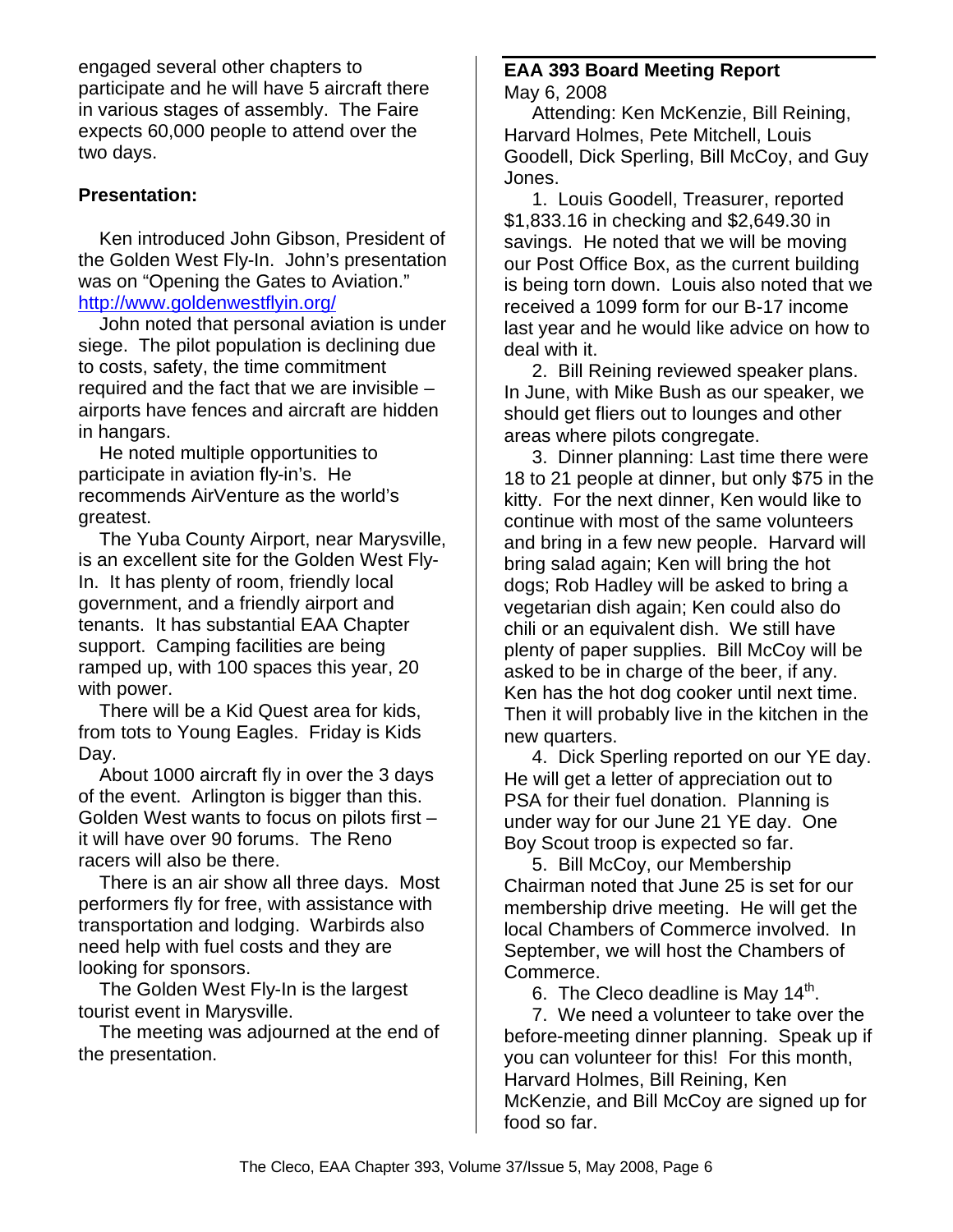8. Additional notes on the B-17 event: Airport support for the actual event was good. "KC" at the airport was very helpful. He got stanchions and rope for us and helped with other operations.

#### **Fly Out to Calaveras Co. Airport Day** April 26, 2008

The weather was beautiful for the Calaveras County airport day. Ken Wiley and his wife flew over in their Glastar for the pancake breakfast, Bill Black flew over in his Rocket, and Harvard Holmes brought Nat Kingsley and Tom Howard over in his Mooney. There were aerobatic demonstrations, model aircraft, light sport aircraft, classic cars and other attractions to enjoy.







#### **Thanks to our Donors and Sponsors**



Officers/Appointees for 2008-2009 President: Ken McKenzie pres@eaa393.org 925 283 3119 Vice President: Bill Reining veep@eaa393.org 510 479 7260 Secretary Pete Mitchell secty@eaa393.org 925 685 3700 Treasurer Louis Goodell treas@eaa393.org 925 682 4198 Newsletter Ed. Harvard Holmes nle@eaa393.org 510 526 5347 Tech. Counselor Rick Lambert tc@eaa393.org 925 323 0041 Young Eagles Dick Sperling yec@eaa393.org 925 356 5656 Membership Bill McCoy members@eaa393.org 925 370 6511 Fly Out Coordinator Scott Achelis eaa.393.flyouts@gmail.com 925 935 7920 Government Affairs Rich Cunningham Ex-Vice President Scot Stambaugh ex-vp@eaa393.org 925 962 0255 Photographer Tom Howard photog@eaa393.org 925 933 6015 Photographer Charles Hester photog2@eaa393.org 925 228 2309 Webmaster Harvard Holmes webmaster@eaa393.org 510 526 5347